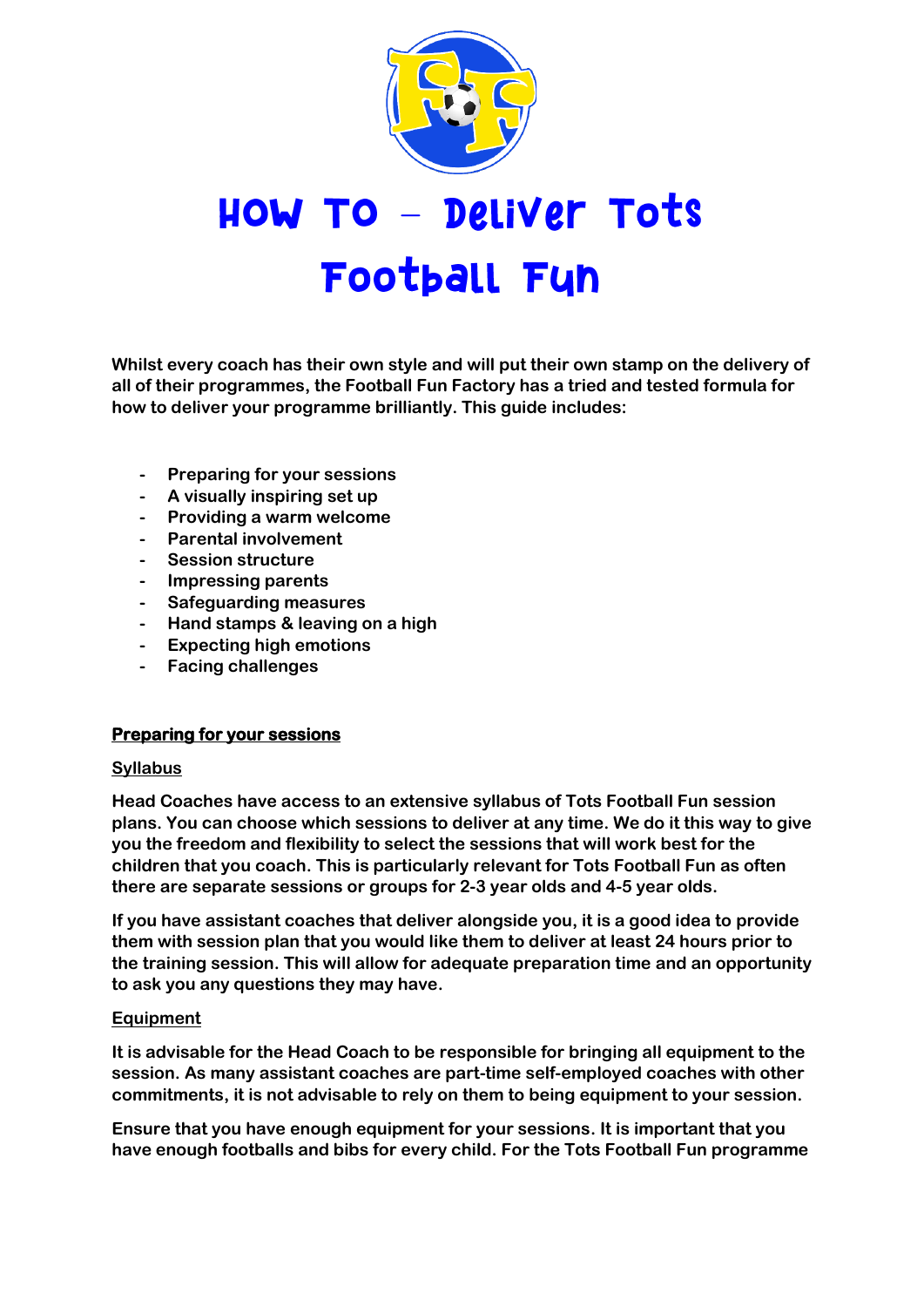**there is a range of different things that are useful to support the delivery of your sessions and allow you to deliver the full range of session plans. These include:**

- **- Target goals – As many of the sessions include shooting into goals, having at least 1 set of target goals is advisable. They are also great for the free play element of the session.**
- **- Agility rings – Different coloured agility rings are a fantastic visual that can be used for many of the session plans.**
- **- Ball pit balls – Many of the session plans utilise these balls.**
- **- Bean bags – Many of the session plans utilise bean bags.**

## **Registers**

**For safeguarding reasons and to deliver the best possible service to children and parents it is advisable to have a printed register at your session each week. The register should have any medical information you are given for your participants and an emergency number, just in case you need one.**

**Your register will be a good tool to get to know your participants' names and also make sure you can give any children attending a trial session a warm welcome.** 

### **Arrival time**

**It is advisable to arrive for your session at least 30 minutes in advance of your session to allow for the set up time required for your Inflatable Football Pitch. Your aim should be to have your session ready 15 minutes in advance of the session start time. As you will need to set up your inflatable pitch, you may need to arrive at the venue more than 30 minutes in advance as it may take some extra time to unload and transport your inflatable to your sports hall (or other indoor space).**

**Whether you are able to gain access to the facility at this time will be at the discretion of the facility where you deliver your sessions. Most venues will allow you set up time at least 15 minutes prior to your session, however this may not be possible if there is a session in the timeslot before yours. As Tots Football Fun sessions often take place early on a weekend mornings, it is likely that you will be able to gain access in good time. When your first make your venue booking for your Tots Football Fun sessions it is important to raise the question of the time that you can access the facility from. If it is clear that you will not be able to access the facility ahead of your booking start time, you may need to consider starting the session at least 15 minutes into your booking timeslot.**

**Typically, you will have some parents that arrive early and it is ideal to be set up and prepared in good time ahead of the first child arriving. You can then focus on providing a warm welcome instead of setting up for your session. Being set up to welcome children and parents also gives you an opportunity for face to face engagement with parents and enhanced 1-2-1 engagement with your participants.**

# **Providing a Warm Welcome**

**The Tots Football Fun programme is unique in the way that parents are often actively involved within the sessions. Children and parents alike may be nervous when**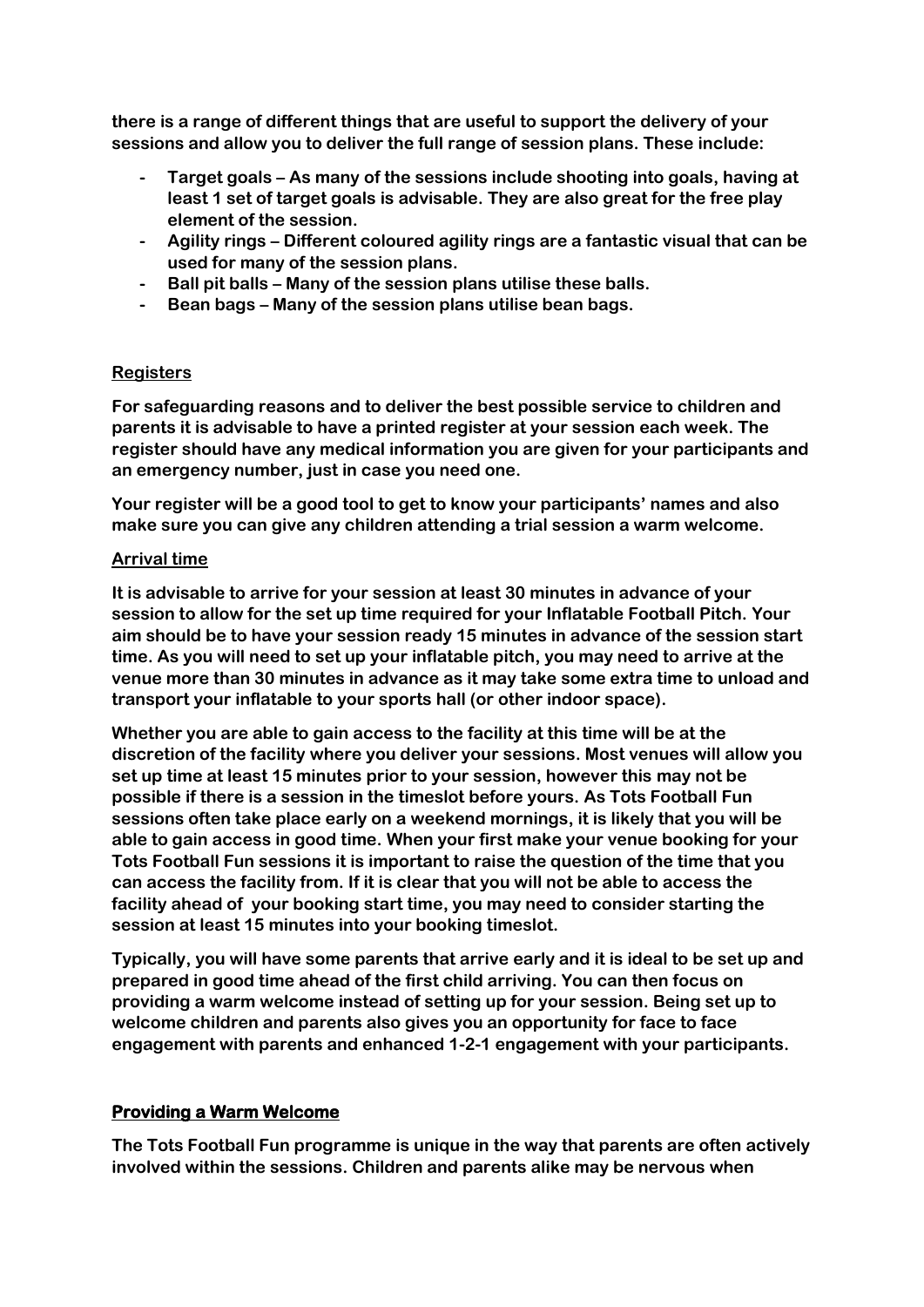**attending for the first time and whilst we try to calm any nerves with effective presession email communications, you should expect that some children may not take to the programme straight away. For this reason, we put in place a number of measures to provide a warm welcome to everyone attending our Tots Football Fun sessions. Try to ensure each of the following measures are met consistently:**

**- Your pitch is inflated, ready for the first child's arrival**

**Your Inflatable Football Pitch is the exciting visual within your sessions, so make the most of it by having it set up and inflated, ready for the first child to arrive. It would be such a shame for the early arrivals not to feel the same sense of excitement as those arriving a few minutes later.**

**- Set up near the entrance**

**In larger facilities such as sports halls, it is important to set up your session near the entrance. If your Inflatable Pitch is set up at the far end of the sports hall it can be a nerve-wracking walk and can feel less welcoming. By set up near the entrance it means that you personally are near the entrance and can be the friendly face that welcomes children and parents as they arrive.**

**- Welcome every child by name.**

**Take pride in knowing every child's name and even parents' names. If you don't know every child's name there are some brilliant subtle ways to find out, which are highlighted in the Tots Football Fun delivery training.**

**- Have a consistent set up that children and parents become familiar with.**

**More detail is listed below in the 'session structure' section of this guide. The set up should be your inflatable pitch, filled with fun and exciting visual equipment. This can be whatever you choose but is often made up of sponge footballs, giant footballs, cones, bibs and goals. When children are attending for the first time you can take the opportunity to showcase the professionalism of the programme and structure involved. You can achieve this by introducing yourself and explaining that the first 10 minutes of the session is free-play.** 

**- Speak to parents**

**A simple hello, or perhaps asking how somebody's day has been will go a long way. Part of your role as a Head Coach is to build relationships within your community. Your aim should be that the parents of the children you coach should feel comfortable to speak to you and ask any questions that they may have. Making yourself approachable will also encourage enquiries about birthday parties or older siblings attending your Football Fun & Development programmes.**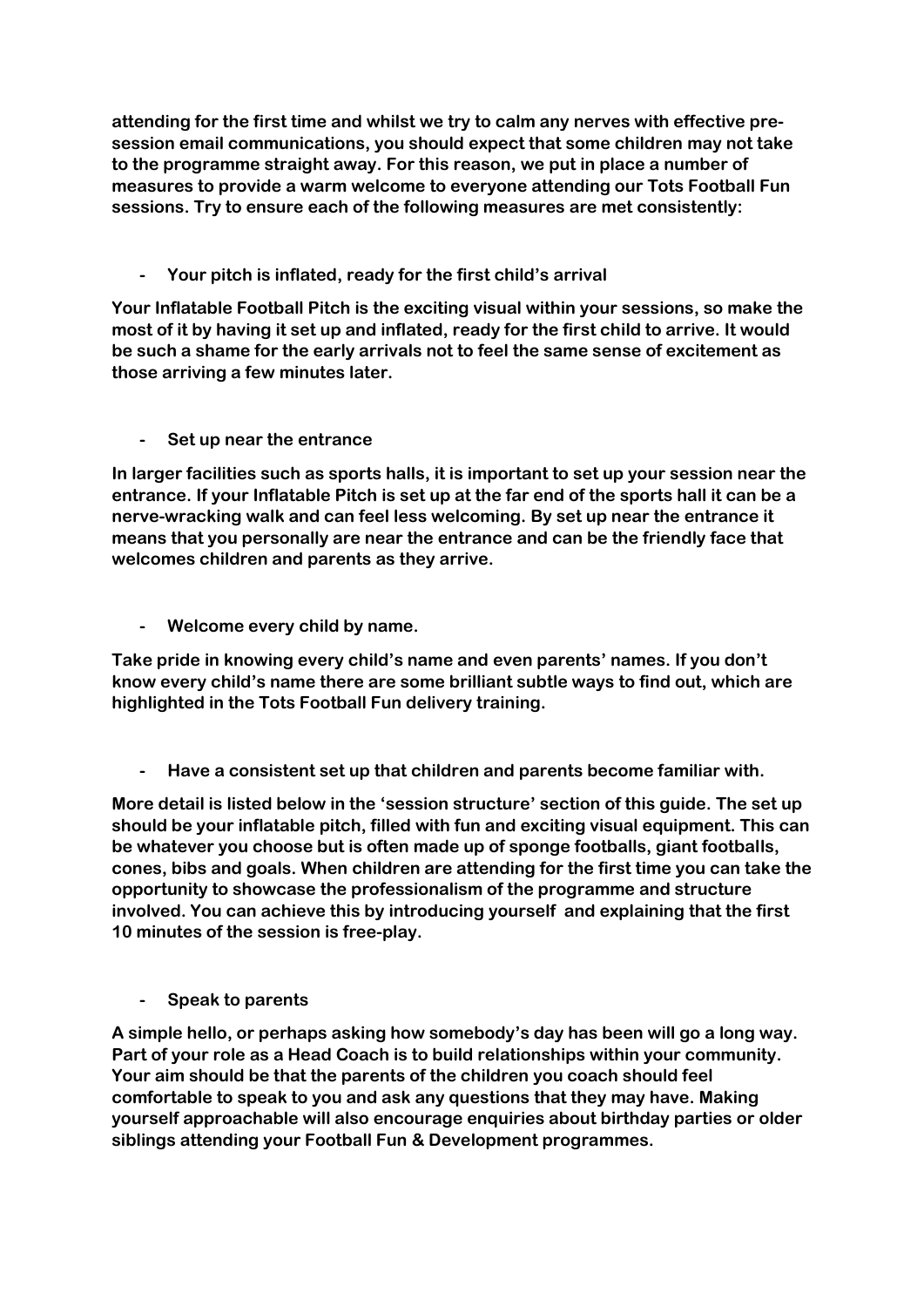**Building relationships with parents and children will be a key long-term strategy in retaining your weekly training participants.**

## **Parental Involvement**

**Typically, children aged 2-3 will require full 1-2-1 support from a parent or family member and children aged 4-5 will be a little more independent. However, there are no rules around this. The level of parental involvement may also depend on the task that the children are taking part in.** 

**Parents can sometime be a little nervous or unsure about their own involvement in the sessions. For this reason we have a template email communication that is sent to parents prior to their first session with the Football Fun Factory. This communication includes information on the involvement of parents within our tots sessions. It is your job to reinforce these messages face to face at the sessions. Your guidance should be presented along the lines of the below:**

**''You are welcome to be as involved in the sessions as you see fit. You are welcome to support your child 1-2-1 and equally, if you feel that your child may benefit from you taking a step back, you are welcome to do so''.**

**Without clear guidance parents are often reluctant to enter the Inflatable Pitch or will just conform with what everyone else is doing. If no parents enter the pitch, parents can be nervous of being the only one to do so. It is your job to continually invite parents in to support their child, whilst showing your appreciation that they may not wish to.**

# **Session Structure**

**See below a guide for your 45-minute sessions:**

- **- 0-10 minutes – Free-play**
- **- 10-12 minutes – Group introduction**
- **- 12-22 minutes – Session 1**
- **- 22-24 minutes – Drinks break**
- **- 24-34 minutes – Session 2**
- **- 34-36 minutes – Drinks break**
- **- 36-44 minutes – Match-play or similar activity**
- **- 44-45 minutes – Hand Stamps and departure**

**Whilst the above guide offers ideal timings, there are many factors that may affect the timings that you apply to your sessions. Not least, how well the children have taken to the task you set them.**

### **Set Up**

**As detailed above in the 'Preparing for your sessions' section of this guide, it is ideal to arrive at least 30 minutes prior to your session and to be set up and ready before the first child arrives. However, your ability to do this will depend on whether you can access your facility ahead of your session start time.**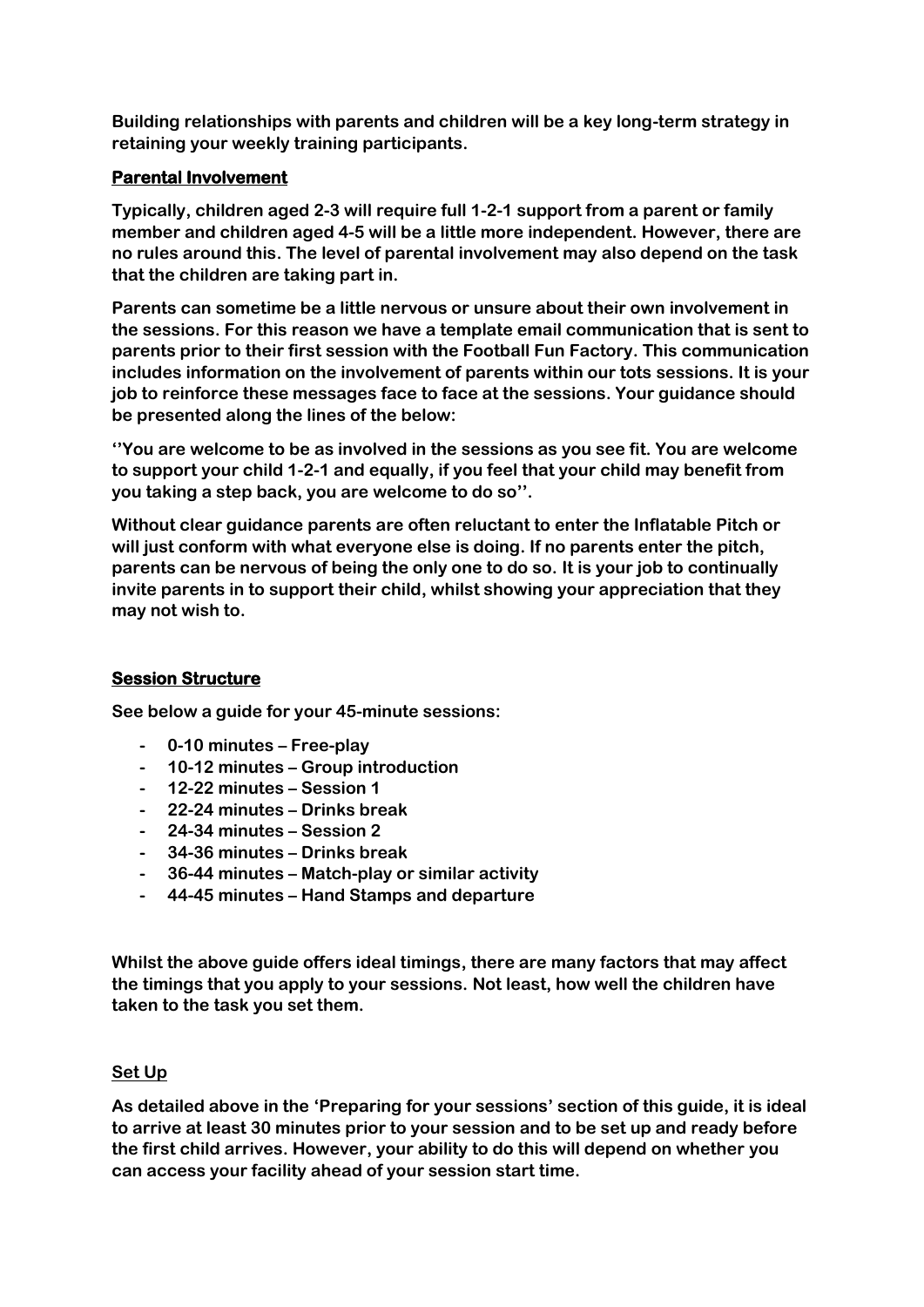**When setting up your session, it is advised to ensure the following:**

**- Make it visually appealing**

**The excitement a child feels when walking into your facility and seeing the Inflatable Pitch is what makes the Tots Football Fun programme so fantastic. Putting lots of visually inspiring equipment inside the pitch adds to the excitement each week.**

**- Hold something back**

**As the first 10 minutes of the session is free-play, it's advisable to hold back some extra equipment to mix up this 10 minutes. For example, you may start with sponge footballs and target goals inside the pitch, then add your giant footballs after 5 minutes.**

**- Use target goals**

**Children love scoring goals, especially children aged 2-5! So having some target goals inside the pitch will give more children the chance to do this.** 

## **Impressing Parents**

**Delivering the Tots Football Fun programme is a real skill and once honed, you'll be able to really impress parents with your delivery. Because of the age of the children, parents are often blown away by the programme as it's their child's first football experience. There are a number of ways that you can impress parents within your Tots Football Fun delivery:**

**- Sit down with the children and parents at the start of the session**

**Whilst the programme is about the children learning basic football techniques, learning the structure involved in being part of a group is also a big part of the programme. Sitting down with the children at the start of each session is a great way to showcase your passion and enthusiasm for the programme and add some structure.**

**- Use numbers and colours**

**Children aged 2-5 take pride in learning things like numbers and colours and showcasing what they know. Asking what colour a ball is or counting the number of goals is a great way to add an educational element to your sessions.**

**- Celebrate success**

**Encourage children to celebrate the goals they score by cheering and clapping. Praise and encourage the children's efforts throughout.**